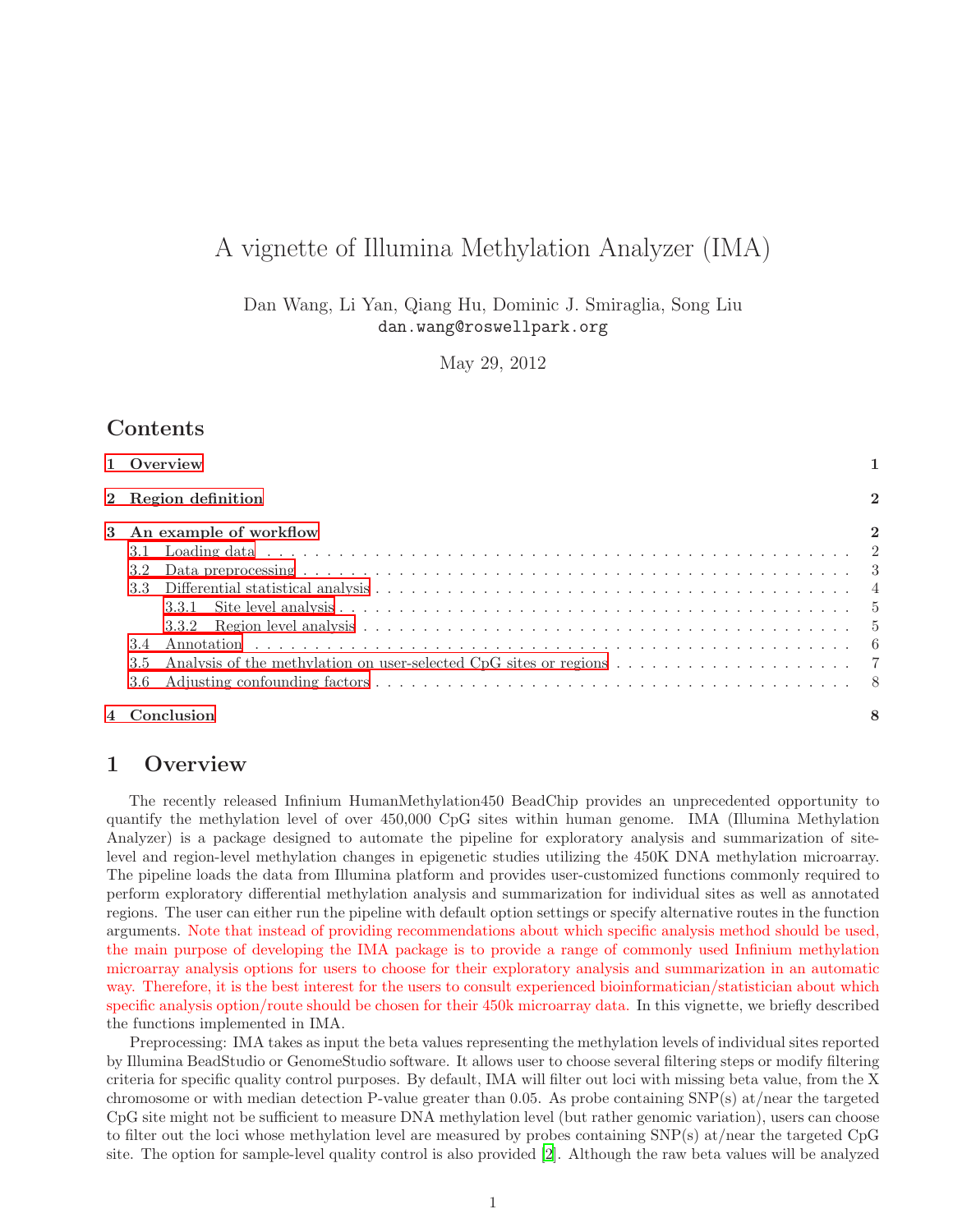as recommended by Illumina, users can choose Arcsine square root transformation when modeling the methylation level as the response in a linear model [\[7](#page-8-1)][\[8\]](#page-8-2). Note that Arcsine transformation might not be sufficient for the use of empirical Bayes statistics. Logit transformation, as proposed by Kuan et al. [\[6](#page-8-3)], is also available as an option. The default setting of IMA is that no normalization will be performed, and quantile normalization is available as an alternative preprocessing option. It has been shown that quantile normalization is not sufficient for removing all unwanted technical variation across samples [\[10](#page-8-4)]. The development of normalization strategy for DNA methylation study is an active area of ongoing research [\[1\]](#page-8-5).

Methylation Index Calculation: The 450k BeadChip provides broad coverage throughout gene regions including 1500 bp or 200 bp upstream of transcription start site, 5′ UTR, 1st exon, gene body and 3′ UTR, as well as CpG islands and surrounding shelves and shores for a comprehensive view of methylation level. The promoter, 5′ UTR, 1st exon, gene body and 3′ UTR are gene-based regions. The CpG island and its surrounding shore and shelve regions are not necessary gene-based, depending on their distance to the nearest genes. For each specific region (e.g., 1st exon), IMA will collect the loci within it and derive an index of overall region methylation value. Currently, there are three different index metrics implemented in IMA: mean, median, and Tukey′ s Biweight robust average. By default, the median beta value will be used as the region′ s methylation index for further analysis.

Differential Methylation Analysis: For each specific region, Wilcoxon rank-sum test (default), Student′ s t-test and empirical Bayes statistics [\[9\]](#page-8-6) are available for inference in differential testing. General linear models are available as an option to infer methylation change associated with continuous covariate (e.g., age), as well as to adjust confounding factors (e.g., batch). A variety of multiple testing correction algorithms are available, including stringent Bonferroni correction and widely used false discovery rate control. Users can specify the significance criteria in the parameter file. The same statistical inference and multiple test correction procedures described above can also be applied to each single site to obtain site-level differential methylation inference.

Output: Detailed output files are provided for each of the three modules above. For the preprocessing module, the output contains a matrix of methylation value for qualified loci across qualified samples. For the methylation index calculation module, there is a matrix of methylation index across the samples for each region category of interest (e.g., South Shore). For the differential methylation analysis module, the differential methylation values (e.g., delta-beta) together with both raw and adjusted P-values of each region (or site) of interest will be provided.

### <span id="page-1-0"></span>2 Region definition

Compared with previously released Illumina DNA methylation platforms, the recently launched Infinium HumanMethylation450 BeadChip represents a significant increase in the CpG site density for quantifying methylation events. At the gene level, the 450K microarray covers 99% of RefSeq genes with multiple sites in the annotated promoter (1500 bp or 200 bp upstream of transcription start site), 5′ UTR, 1st exon, gene body and 3′ UTR. From the CpG context, it covers 96% of CpG islands with multiple sites in the annotated CpG Island, north or south shores (regions flanking island), and north or south shelves (regions flanking shores). The package makes use of Illumina methylation annotation for region definition. We thus adopted the 11 categories of region annotation described above, with the number of regions for each category listed in Table 2.

# <span id="page-1-1"></span>3 An example of workflow

### <span id="page-1-2"></span>3.1 Loading data

The input information for the package consists basically of two files containing beta-value methylation data (including annotation) produced by BeadStudio or GenomeStudio software, and sample phenotype data prepared by the user. Exemplary sample phenotype files are shown in Table 1. IMA.methy450R loads the input files with a single command described below and an exprmethy450 object will be created, which includes the following features:  $\beta$  value matrix, locus annotation, detection P-value and sample phenotype information. Besides, basic quality control information will be outputted in the QC.pdf, which include unsupervised sample clustering dendrogram using all the CpG loci, boxplot for beta value distribution of each sample, and barplot showing the percent of loci with detection P-value larger than  $1e - 5$  in each sample (Figure 1).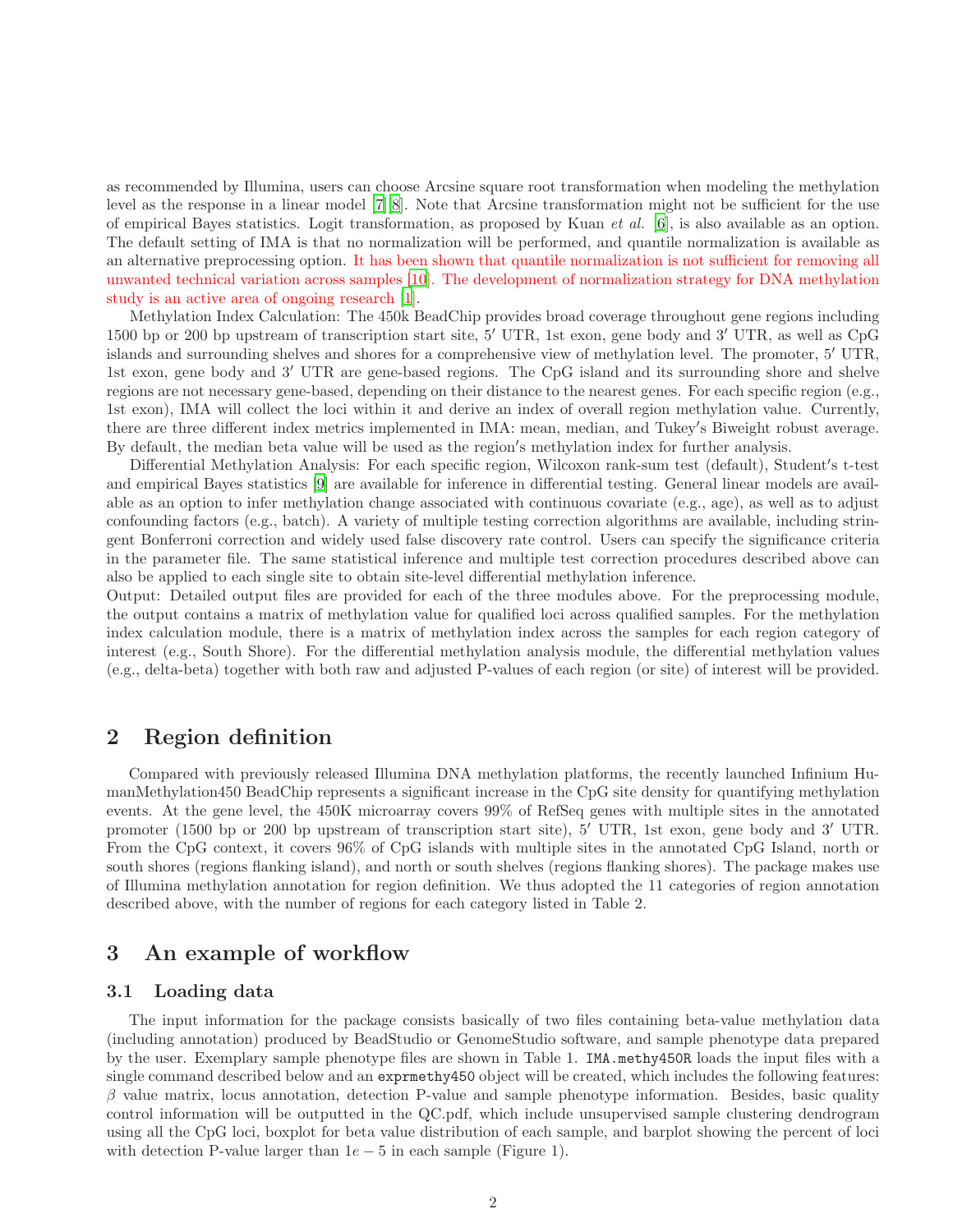| Sample name | group | Sample name         | age | Sample name         | group | pair   |
|-------------|-------|---------------------|-----|---------------------|-------|--------|
| DSRP651     | gl    | DSRP <sub>651</sub> | 60  | DSRP <sub>651</sub> | g     |        |
| DSRP652     | gl    | DSRP652             | 50  | DSRP652             | g J   | 2      |
| DSRP653     | gl    | DSRP653             | 55  | DSRP653             | $g_1$ | 3      |
| DSRP655     | g2    | DSRP655             | 72  | DSRP655             | g2    |        |
| DSRP656     | g2    | DSRP656             | 60  | DSRP656             | g2    | $^{2}$ |
| DSRP684     | g2    | DSRP684             | 43  | DSRP684             | g2    |        |

Table 1: **Phenotype data:** The first column lists the sample names, and the second column lists the corresponding phenotype.

*>MethyFileName = "SampleMethFinalReport.txt" ###Data file produced by the GenomeStudio. >PhenoFileName = "SamplePhenotype.txt" ###Phenotype file as shown in Table 1. >data =IMA.methy450R(fileName = MethyFileName,columnGrepPattern=list(beta=".AVG\_Beta", detectp=".Detection.Pval"),groupfile = PhenoFileName)*

For a desktop with 2GB memory and 7200RPM hard disk, the estimated time of this process is  $1-2$  mins for a data with 10 samples and  $6-7$  mins for a data with 200 samples ......Extracting the beta matrix..... ......Extracting the pvalue matrix...... ......Extracting the annotation matrix...... Read phenotype data... Matching the orders of samples between phenotype data and beta value matrix. Total CpG sites without any filtering are: 485577 Total samples are: 6 ....Starting Quality Control... A exprmethy450 class is created and the slotNames are: bmatrix annot detectP groupinfo Basic Quality Control information can be found in QC.pdf file

#### <span id="page-2-0"></span>3.2 Data preprocessing

Data preprocessing is carried out using the IMA.methy450PP function which includes the following arguments: filterdetectP, whether or not to filter probes based on detection P-value; Xchrom, whether or not to remove the loci from the X,Y chromosome or both; peakcorrection,whether or not to perform peak correction[\[3](#page-8-7)];transfm, whether or not to transfer the raw beta value using arcsine square root or logit; normalization, whether or not to perform quantile normalization; na.omit, whether or not to remove the loci containing missing beta values; snpfilter, whether or not to filter out loci whose methylation level are measured by probes containing SNP(s) at/near the targeted CpG site. The user can choose the preprocessing routes and corresponding cutoffs in the argument of this function. The output of this function includes the beta value matrix for each of the 11 region categories, as well as the beta value matrix for all qualified loci. For each specific region(e.g. promoter), IMA will collect the loci within it and return the corresponding loci ID and position ID.

```
>dataf = IMA.methy450PP(data,na.omit = TRUE,peakcorrection = FALSE,normalization=FALSE,transfm = FALSE,
samplefilterdetectP = 1e-5,samplefilterperc = 0.75,sitefilterdetectP = 0.05,
sitefilterperc = 0.75, locidiff = FALSE, locidiffgroup = list(c("g1", "g3"), "g2"), XYchrom = c(FALSE, "X", "Y), "X"chrom = c(FALSE, "X", "Y')
```
0 samples removed with at least 75 percentage sites having pvalue greater than 1e-05 5482 sites contain missing value and are removed 11093 sites on chrX are removed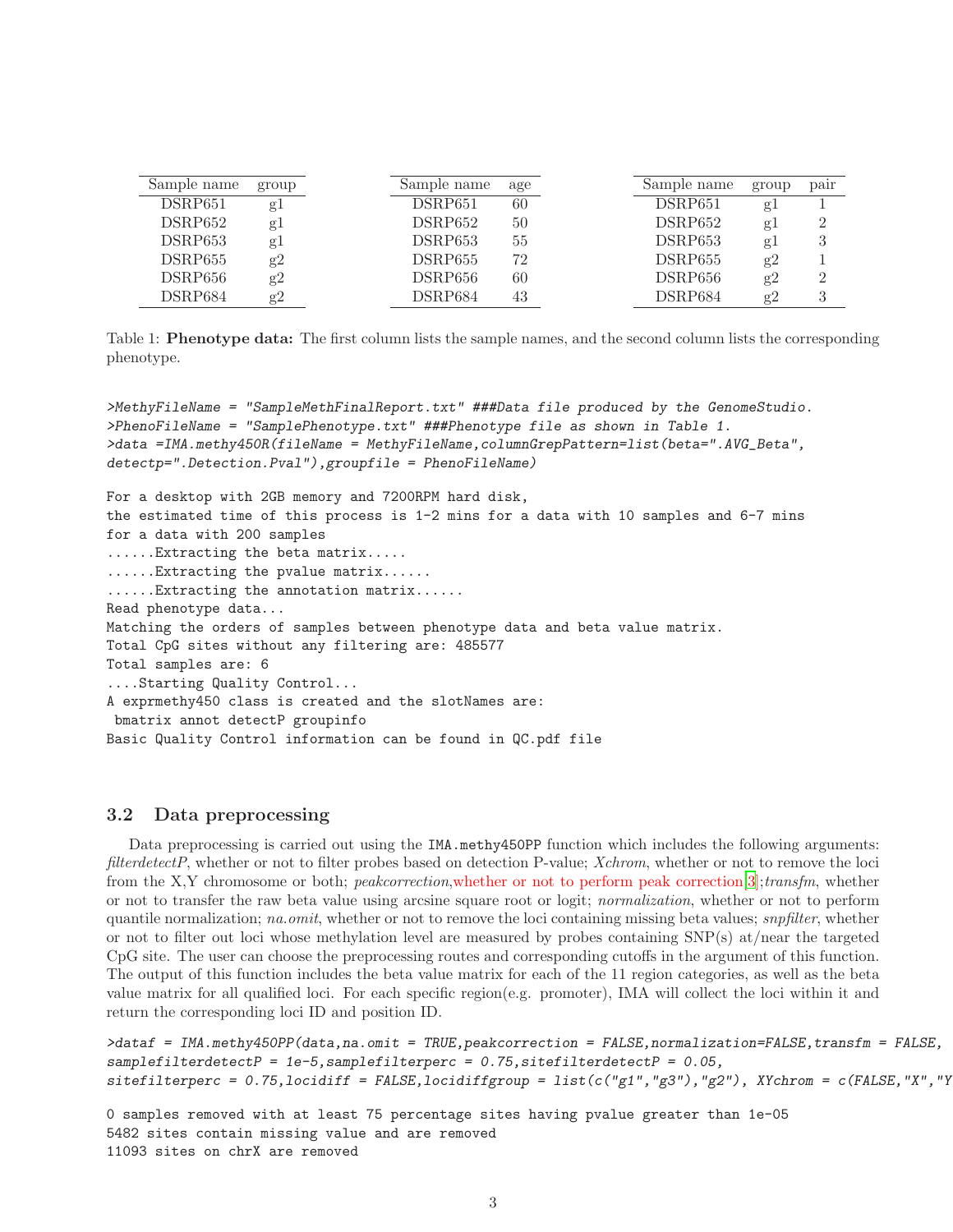

Figure 1: For left to right: Clustering dendrogram, Unsupervised sample clustering using all the loci; Box plot, the distribution of beta value for each sample; Bar plot, the percent of loci with detection P-values greater than 1e-5 in each sample.

```
207 sites had at least 75 % samples with pvalue great than 0.05 and are removed
468804 sites were retained from the original 485577 sites
.......
Split the annotation file to 11 annotated region categories
.......
```
TSS1500 region contains: 19580 UCSC REFGENE regions TSS200 region contains: 16993 UCSC REFGENE regions 5'UTR region contains: 13496 UCSC REFGENE regions 1st Exon region contains: 14901 UCSC REFGENE regions Gene body region contains: 18326 UCSC REFGENE regions 3'UTR region contains: 12540 UCSC REFGENE regions Island region contains: 25913 UCSC CPG ISLAND regions N\_Shore region contains 24227 UCSC CPG ISLAND regions S\_Shore region contains 21731 UCSC CPG ISLAND regions N\_Shelf region contains 17734 UCSC CPG ISLAND regions S\_Shelf region contains 16685 UCSC CPG ISLAND regions

A methy450batch class is returned and the slotNames are: bmatrix annot detectP groupinfo TSS1500Ind TSS200Ind UTR5Ind EXON1Ind GENEBODYInd UTR3Ind ISLANDInd NSHOREInd SSHOREInd NSHELFInd SSHELFInd

### <span id="page-3-0"></span>3.3 Differential statistical analysis

For each annotated region, Wilcoxon rank-sum test (default), Student′ s t-test and empirical Bayes statistics are available for exploratory differential methylation inference in a case-control study. Both unpaired and paired test statistics are available. General linear models are available to infer region-level methylation change associated with continuous variable (e.g., age), as well as to adjust confounding factors (e.g., batch). A variety of multiple testing correction algorithms implemented in the stats library of R are available, including conservative Bonferroni correction and more liberal false discovery control. It is the best interest for the users to consult experienced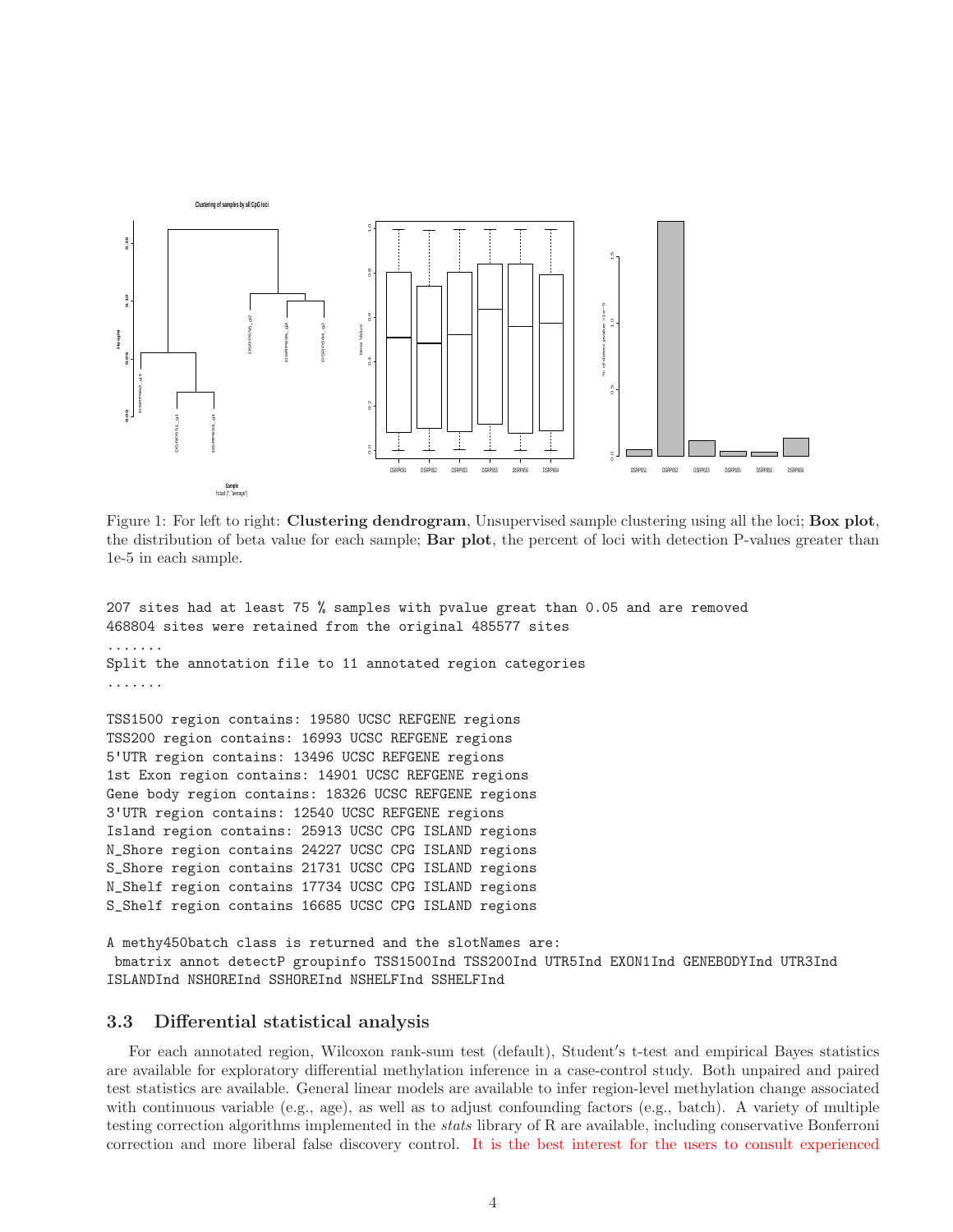bioinformatician/statistician about which differential test statistics and multiple test correction option should be chosen for their 450k microarray data. Users can specify the significance criteria in the function arguments. The statistical inference and multiple test correction procedures described above will also be available for users to obtain site-level exploratory differential methylation analysis result.

#### <span id="page-4-0"></span>3.3.1 Site level analysis

The sitetest function provides site-level testing by using either Wilcoxon rank-sum test (or Wilcoxon signedrank test for paired design), two sample t-tests (either pooled or satterthwaite), limma, or general linear regression on each site. By default, the output includes a table containing the full testing results for all loci and the their annotation information. The user can choose to output only the significant loci by specifying the significance criteria in the arguments.

```
>sitetestALL = sitetest(dataf,gcase="g2",,gcontrol=c("g1","g3"),test ="limma" ,Padj="BH",
rawpcut = NULL,adjustpcut =NULL,betadiffcut = NULL,paired = FALSE)
```
Performing pooled t.test...

Keep the full comparison result.Please specify the significance criteria if you are only interested in the differentially methylated regions/sites

```
>sitetest = outputDMfunc(sitetestALL,rawpcut = 0.05,adjustpcut =0.05,betadiffcut = 0.14)
>sitetest[1:10,]
```

|                                     | P-Value Adjust Pval Beta-Difference |
|-------------------------------------|-------------------------------------|
| cg00000165 1.417849e-06 0.001459283 | 0.5462600                           |
| cg00000292 1.530266e-04 0.006278067 | 0.2498033                           |
| cg00000321 3.844155e-03 0.038905114 | 0.2155633                           |
| cg00001583 5.290704e-04 0.011814843 | 0.5278767                           |
| cg00001747 2.419241e-05 0.002963918 | 0.6307633                           |
| cg00001809 3.899693e-03 0.039270346 | $-0.3278700$                        |
| cg00002033 4.799448e-03 0.045032295 | 0.3947300                           |
| cg00002719 3.215022e-06 0.001712100 | 0.7160300                           |
| cg00003298 2.576746e-04 0.008097525 | 0.6129567                           |
| cg00003305 1.772885e-04 0.006719432 | 0.5487733                           |

#### <span id="page-4-1"></span>3.3.2 Region level analysis

For each specific region, IMA will collect all the targeted loci within it and derive an index of overall region-level methylation value. Table 2 summarizes the quantity of the 11 region categories without any filtering.

Currently, there are three different index metrics implemented in IMA: mean, median, and Turkey′ s Bi-weight robust average. By default, the median  $\beta$  value will be used as the region's methylation index for further analysis.

For example, to study the overall methylation change on the 1st exon of each gene, we first use the indexregionfun function to obtain the beta value index for the 1st exon of each gene, then the testfunc function could be used to obtain the statistical testing result. Furthermore, the outputDMfunc could be used to output the differential methylated genes/CpG sites satisfying user-defined significance cut off.

```
>beta = dataf@bmatrix;
>betar = indexregionfunc(indexlist=dataf@TSS1500Ind,beta=beta,indexmethod="median")
>TSS1500testALL = testfunc(eset = betar,testmethod="limma",Padj="BH",concov="OFF",groupinfo
 = dataf2@groupinfo,gcase ="g2",gcontrol=c("g1","g3"),paired = FALSE)
>TSS1500test = outputDMfunc(TSS1500testALL,rawpcut=0.05,adjustpcut=0.05,betadiffcut=0.14)
>TSS1500test[10:20,]
```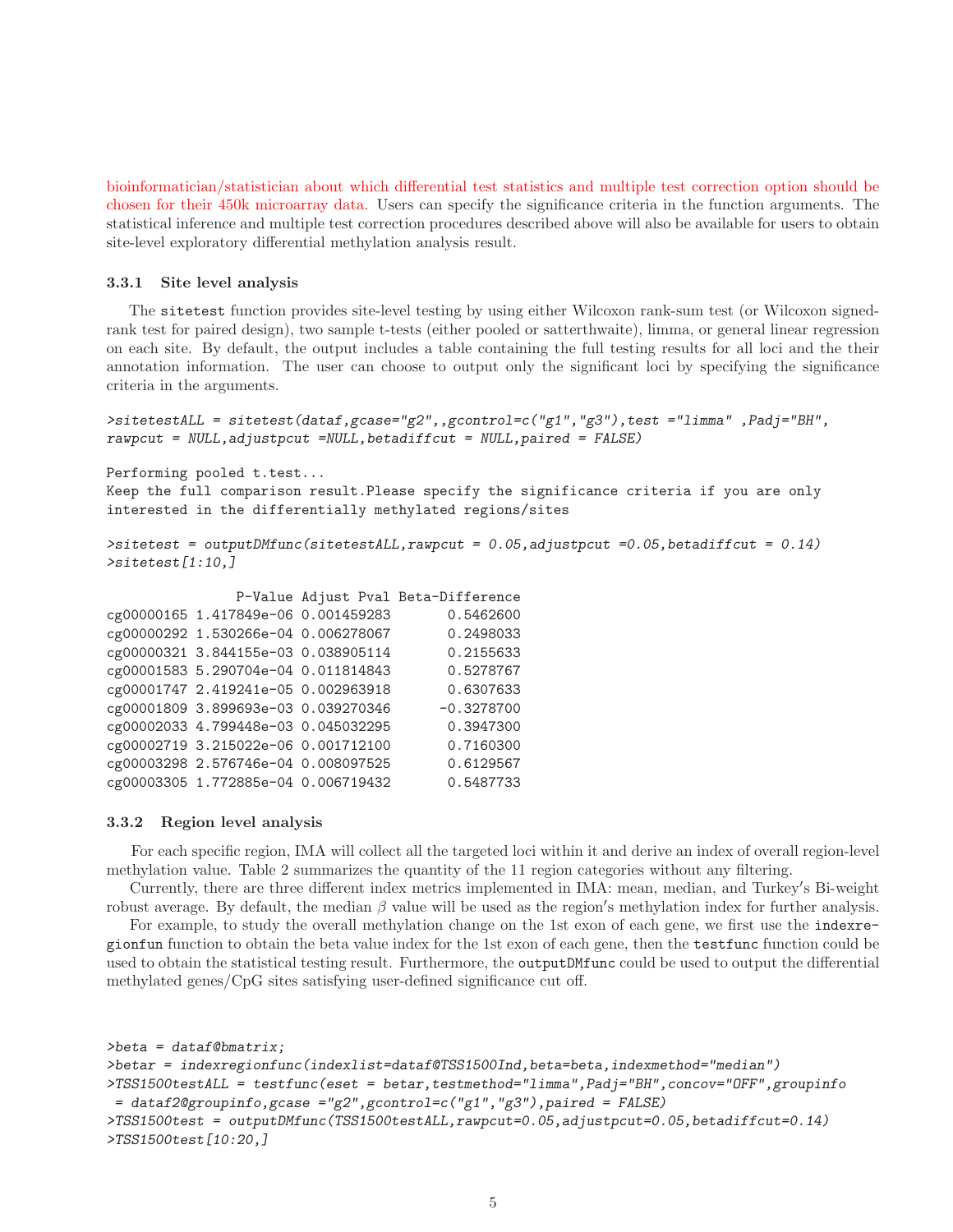| Region Category | $#$ of regions             |
|-----------------|----------------------------|
| <b>TSS1500</b>  | 20406 UCSC REFGENE regions |
| <b>TSS200</b>   | 17731 UCSC REFGENE regions |
| $5'$ UTR        | 14148 UCSC REFGENE regions |
| 1st EXON        | 15588 UCSC REFGENE regions |
| <b>GENEBODY</b> | 19076 UCSC REFGENE regions |
| $3'$ UTR        | 13074 UCSC REFGENE regions |
| <b>ISLAND</b>   | 26662 UCSC CPG regions     |
| <b>NSHORE</b>   | 24991 UCSC CPG regions     |
| <b>SSHORE</b>   | 22444 UCSC CPG regions     |
| <b>NSHELF</b>   | 18417 UCSC CPG regions     |
| <b>SSHELF</b>   | 17337 UCSC CPG regions     |
|                 |                            |

Table 2: The number of regions for each category The first column lists the name of each region category, and the second column lists the corresponding quantities.

|        | 0.2482067                                                                                                                                                                                                                                                                                                                                               |
|--------|---------------------------------------------------------------------------------------------------------------------------------------------------------------------------------------------------------------------------------------------------------------------------------------------------------------------------------------------------------|
|        | $-0.4950500$                                                                                                                                                                                                                                                                                                                                            |
|        | $-0.3349467$                                                                                                                                                                                                                                                                                                                                            |
|        | $-0.1637417$                                                                                                                                                                                                                                                                                                                                            |
|        | 0.2009967                                                                                                                                                                                                                                                                                                                                               |
|        | $-0.3909900$                                                                                                                                                                                                                                                                                                                                            |
|        | 0.1993800                                                                                                                                                                                                                                                                                                                                               |
|        | $-0.2961967$                                                                                                                                                                                                                                                                                                                                            |
|        | $-0.4017950$                                                                                                                                                                                                                                                                                                                                            |
| ACOT12 | $-0.4056400$                                                                                                                                                                                                                                                                                                                                            |
|        | $-0.3870400$                                                                                                                                                                                                                                                                                                                                            |
|        | P-Value Adjust Pval beta-Difference<br>3.286721e-04 0.010682861<br>2.044557e-04 0.008352806<br>7.088950e-04 0.015948965<br>3.461875e-03 0.039377382<br>3.587270e-03 0.040242901<br>4.949051e-03 0.049095931<br>4.460786e-03 0.046089517<br>4.525757e-03 0.046431668<br>8.162105e-06 0.002978667<br>1.067272e-03 0.020140708<br>1.466321e-03 0.024425909 |

Alternative, the user could use regionswrapper function to perform the statistical testing for all the 11 region categories. The results for each region category will be outputted to a separate sheet of an excel file.

*regionswrapper(dataf,indexmethod ="mean",gcase = "g2",gcontrol=c("g1","g3"),testmethod = "limma", Padj="BH",concov = "OFF",list11excel="list11result.xls",list11Rdata="list11result.Rdata", rawpcut = NULL,adjustpcut = NULL,betadiffcut = NULL,paired = FALSE)*

#### <span id="page-5-0"></span>3.4 Annotation

This function provides annotation information for a list of site/region IDs of interest. The sitetest, testfunc and regionswrapper function will return a matrix including site/region IDs, testing pvalues and beta-value difference. It might take over 2GB space to save the annotation information for the all site/region level comparisons. The advantage of using the annotfunc function is that user could specify the list of site or region IDs and extract their corresponding annotation. For example, "# of org Designed sites" tells the total number of sites designed for this region, "# of sites After Filtering" tells how many sites were left after filtering step, "Designed Probes" tells the site names designed for this region, and "CHR" tells the chromosome name where the target locus is located, etc.

```
>load(``fullannotInd.rda'')
>listtoannot = rownames(TSS1500test)[10:20]
>fullannotInd = fullannot
>fullIndexannot = TSS1500Ind
>filteredannot = dataf2@annot
```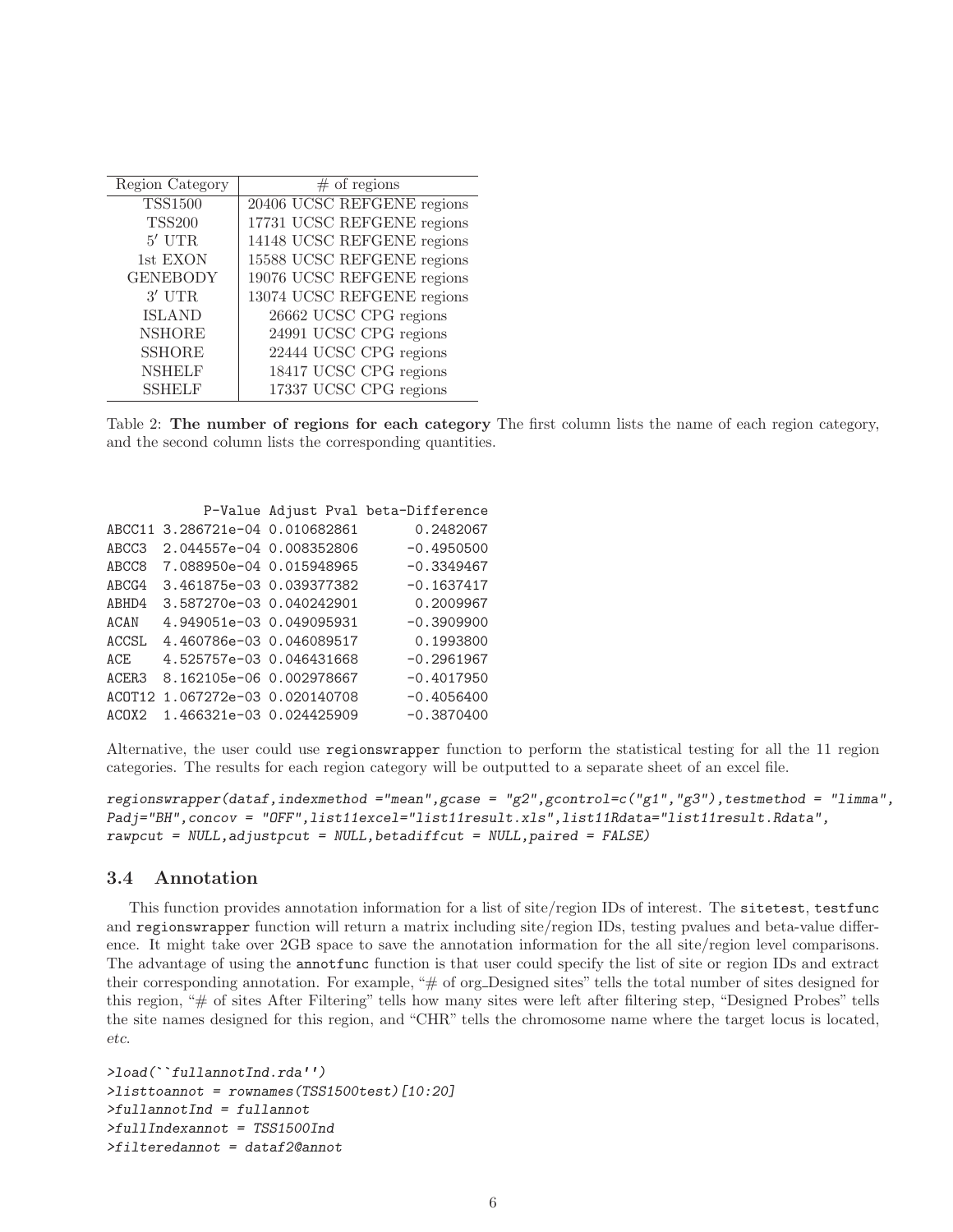```
>filteredIndexannot = dataf2@TSS1500Ind
>TSS1500sig = annotfunc(listtoannot,fullannot,filteredannot,fullIndexannot,filteredIndexannot,
category = "region")
>colnames(TSS1500sig)
[1] "# of Ori_Designed sites" "# of sites After Filtering"
[3] "Designed Probes" "NAME"
[5] "ADDRESSA_ID" "ALLELEA_PROBESEQ"
[7] "ADDRESSB_ID" "ALLELEB_PROBESEQ"
[9] "INFINIUM_DESIGN_TYPE" "NEXT_BASE"
[11] "COLOR_CHANNEL" "FORWARD_SEQUENCE"
[13] "GENOME_BUILD" "CHR"
[15] "MAPINFO" "SOURCESEQ"
[17] "CHROMOSOME 36" "COORDINATE 36"
[19] "STRAND" "PROBE_SNPS"
[21] "PROBE_SNPS_10" "RANDOM_LOCI"
[23] "METHYL27_LOCI" "UCSC_REFGENE_NAME"
[25] "UCSC_REFGENE_ACCESSION" "UCSC_REFGENE_GROUP"
[27] "UCSC_CPG_ISLANDS_NAME" "RELATION_TO_UCSC_CPG_ISLAND"
[29] "PHANTOM" "DMR"
[31] "ENHANCER" "HMM_ISLAND"
[33] "REGULATORY_FEATURE_NAME" "REGULATORY_FEATURE_GROUP"
[35] "DHS" "Index"
TSS1500sig[1:2,1:3]
    # of Ori_ # of sites Designed Probes
    Designed sites After Filtering
ABCC11 "3" "3" "cg04388863/cg08404739/cg09147400"
```
#### <span id="page-6-0"></span>3.5 Analysis of the methylation on user-selected CpG sites or regions

ABCC3 "3" "3" "cg05599550/cg23340875/cg27222669"

In some cases, users may want to examine the methylation level changes only on selected regions/CpG sites of interest. Below is an example to analyze the methylation change of 1st exon on the selected genes: "BRCA1", "MLH1", "CCNE1", "PTEN", and "PALB2". In this example, the fullannotInd data is the full region-level annotation data without any filtering. Users can also choose to use the filtered region-level annotation data created by the IMA.methy450PP preprocessing function.

```
>load("fullannotInd")
>annot = EXON1Ind
>indexlist = list(SID = annot$SID[match(indlists,names(annot$SID))], PID = annot
$PID[match(indlists,names(annot$SID))])
>eset = indexregionfunc(indexlist = indexlist,beta = data@bmatrix,"mean");
>testfunc(eset,concov = "OFF",testmethod="limma",Padj="BH",gcase ="g2",
gcontrol="g1",groupinfo=dataf@groupinfo)
       P-Value Adjust Pval beta-Difference
BRCA1 0.85022427 0.8502243 -0.007932301
MLH1 0.24266752 0.5660762 -0.060689000
CCNE1 0.02154944 0.1077472 -0.012437037
PTEN 0.33964569 0.5660762 0.002431453
PALB2 0.51089784 0.6386223 0.002415556
```
If users are interested to examine the methylation change for every single site within a given region of selected genes, e.g., all the probed sites within the 1st exon of "BRCA1", the following code can be used: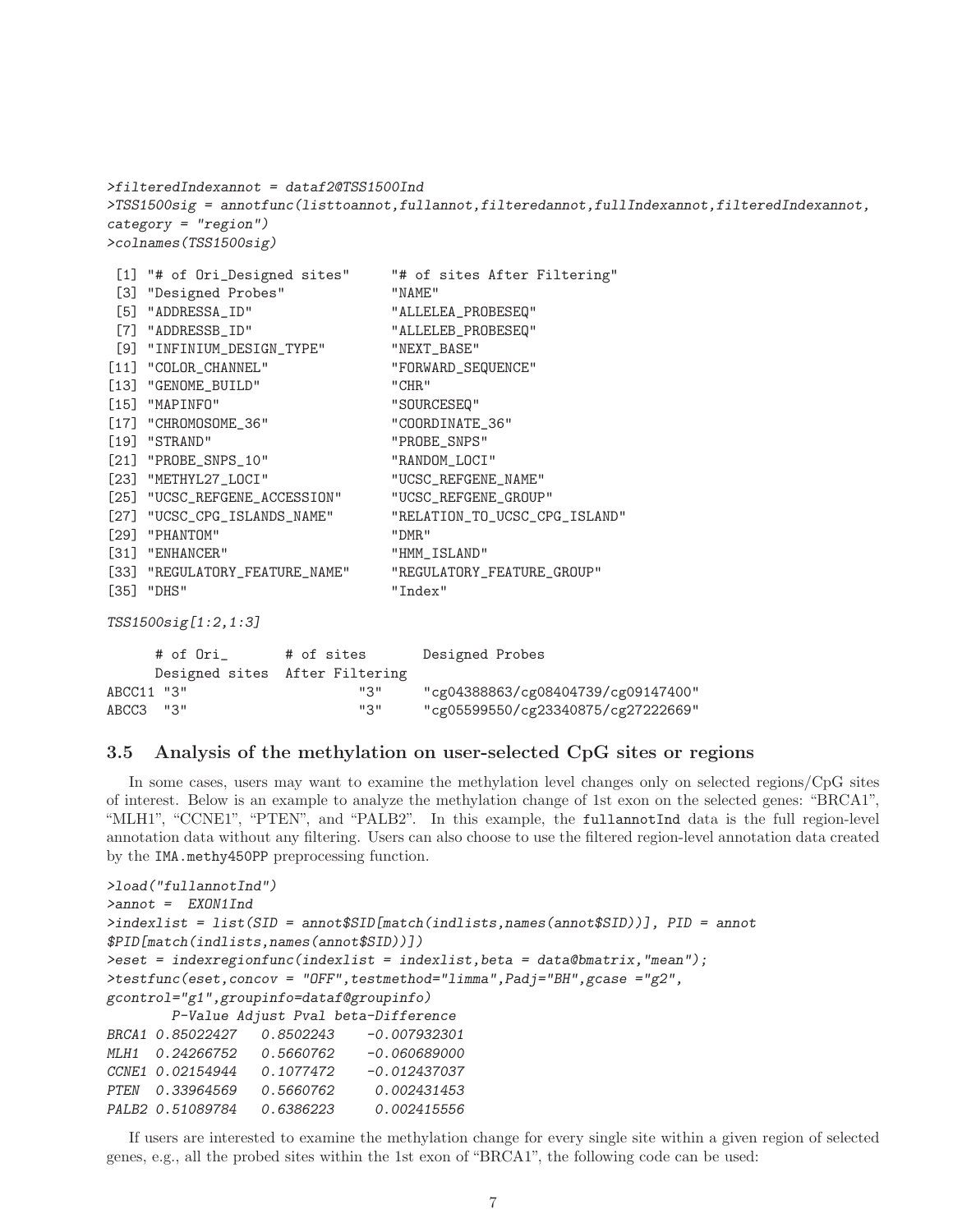```
>load("fullannotInd")
>indlists = c("BRCA1")
>annot = EXON1Ind
>indexlist = annot$SID[match(indlists,names(annot$SID))]
>testfunc(eset=data@bmatrix[unlist(indexlist),],concov = "OFF",testmethod="limma",Padj="BH",gcase ="g2",
gcontrol="g1",groupinfo=dataf@groupinfo)
             P-Value Adjust Pval beta-Difference
cg04110421 0.20042839 0.6630926 0.0127166667
cg04658354 0.38317767 0.7387675 0.0042366667
cg08993267 0.68709473 0.9687583 0.0023400000
cg09441966 0.16430892 0.6630926 0.0105566667
cg13782816 0.83085193 0.9687583 0.0222200000
cg15419295 0.96875826 0.9687583 0.0004200000
cg16630982 0.90948218 0.9687583 -0.0005466667
cg16963062 0.27628859 0.6630926 0.0089166667
cg17301289 0.23485572 0.6630926 0.0096300000
cg20187250 0.43094770 0.7387675 0.0033666667
cg21253966 0.06624047 0.6630926 0.0102700000
cg24806953 0.81047709 0.9687583 -0.0013933333
```
### <span id="page-7-0"></span>3.6 Adjusting confounding factors

In differential methylation analysis users may want to adjust the effect of confounding factors such as age, gender, batch effect, etc. One way of adjustment is to incorporate them as covariates in the general linear regression model. Below is an example to compare the methylation difference between the cases and controls, with the age covariate adjusted.

```
>beta = dataf@bmatrix;
>betaind <- indexregionfunc(indexlist=dataf2@TSS1500Ind,beta=beta,indexmethod="mean")
>age = c(65,60,45,40,55,46)
>betares <- apply(betaind,1,function(x){residuals(lm(unlist(x)~age))})##This function returns
 ## the residuals of the linear regression between methylation value and age
>TSS1500testALL = testfunc(eset = betares,testmethod="limma",Padj="BH",concov="OFF",groupinfo =
dataf2@groupinfo,gcase ="g1",gcontrol="g2",paired = TRUE)
TSS1500test = outputDMfunc(TSS1500testALL,rawpcut=0.05,adjustpcut=0.05,betadiffcut=0.14)
```
### <span id="page-7-1"></span>4 Conclusion

We have introduced an R pipeline, IMA, which automates the tasks commonly required for exploratory differential analysis of epigenetic data sets utilizing the 450K DNA methylation microarray. The package makes use of Illumina methylation annotation for region definition, as well as several Bioconductor packages for various preprocessing and differential testing steps [\[4\]](#page-8-8). The major differences between IMA and existing R packages for Infinium methylation analysis are that IMA pro-vides a pipeline which automates the tasks commonly required for the exploratory analysis and summarization of 450K DNA methy-lation data at both site-level and region-level.

The main purpose of developing the IMA package is to provide a range of commonly used analysis options for potential users to perform exploratory analysis and summarization of 450K microarray data in an automatic way. It is the best interest for the users to consult their bioinformatician/statistician about which specific analysis option should be chosen for their 450k microarray data. Written in the open source R environment, IMA provides the flexibility for users to adopt, extend and customize the functionality for their specific needs. It can be used as an automatic pipeline to analyze specific regions as well as specific sites for downstream functional exploration and hypothesis generation. For example, the matrix of methylation index of shore regions produced by IMA can be used as the input for model-based clustering [\[5](#page-8-9)] to identify clustered shores associated with the phenotype of interest.